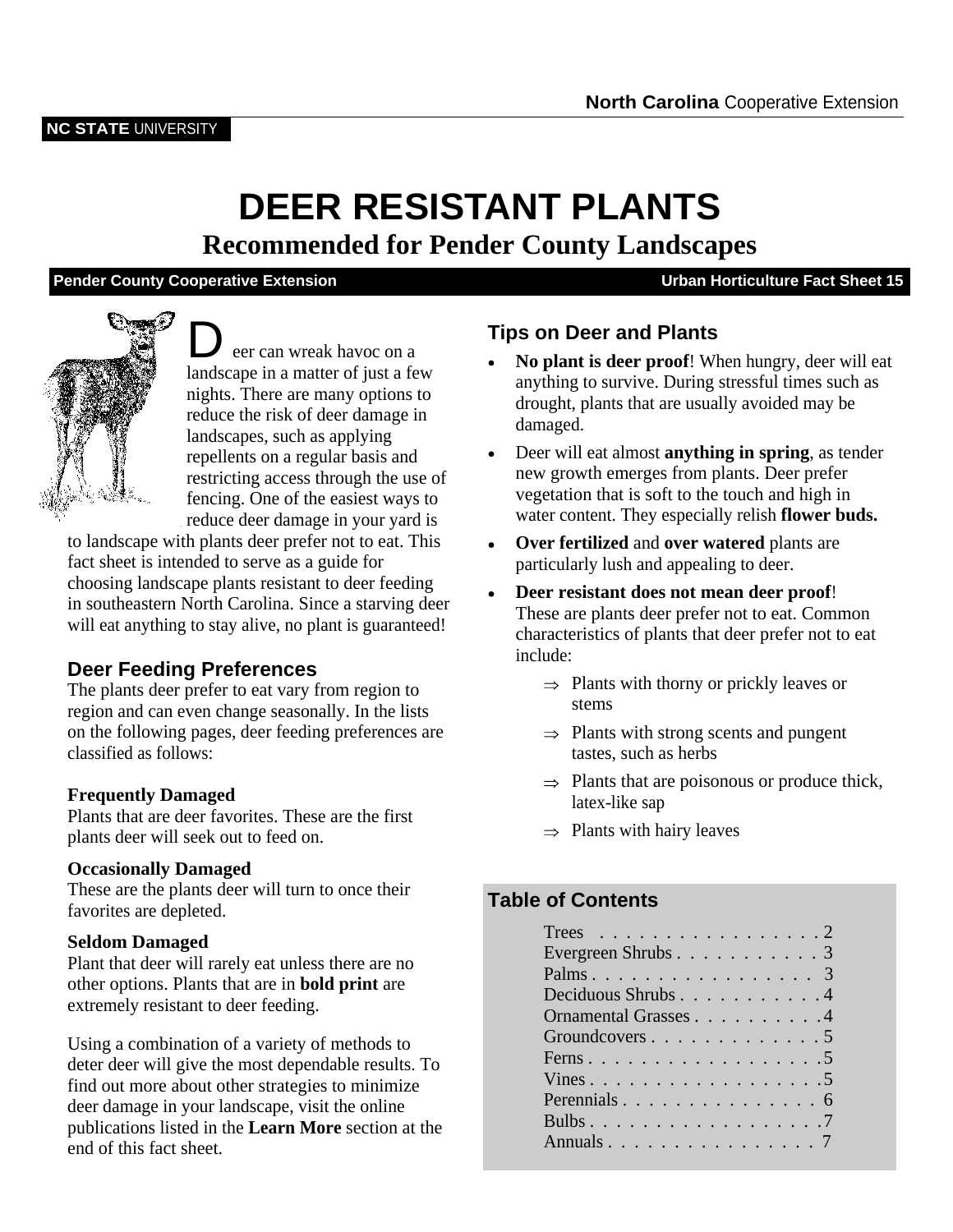# LANDSCAPE TREES



**D**eer injure trees in two ways: By eating foliage and twigs, and by rubbing against the bark with their antlers, which is especially damaging to young trees or

those with thin bark. Wire cylinders and other protective devices are available to protect the trunks of young trees from this type of damage.

**T**he shape and mature size of a tree will greatly determine its susceptibility to grazing damage. Damage is most common on trees that are either young and still small enough to reach, those that are low branched, or those that do not grow very large. In deer prone landscapes, trees that grow tall and hold their branches high are the best choice, though they may need to be protected until they are tall enough to be out of a deer's reach. Trees can be protected individually with wire cages, or planted in an area of the landscape that is

| <b>Frequently Damaged</b>        |                        |
|----------------------------------|------------------------|
| <b>Common Name</b>               | <b>Scientific Name</b> |
| $Redbud*$                        | Cercis canadensis      |
| Atlantic White Cedar*            | Chamaecyparis thyoides |
| Fringe Tree,<br>Old Man's Beard* | Chionanthus virginicus |
| Crabapples                       | Malus species          |
| <b>Cherries and Plums</b>        | Prunus species         |
| Pears                            | <i>Pyrus</i> species   |

|                                                                 | <b>Occasionally Damaged</b>     |
|-----------------------------------------------------------------|---------------------------------|
| <b>Common Name</b>                                              | <b>Scientific Name</b>          |
| Japanese Maple                                                  | Acer palmatum                   |
| Red Maple*                                                      | Acer rubrum                     |
| Serviceberry*                                                   | Amelanchier species             |
| Dogwood*                                                        | Cornus florida                  |
| Kousa Dogwood                                                   | Cornus kousa                    |
| Witch Hazel                                                     | Hamamelis species               |
| 'Foster's' Holly*<br>'Savannah' Holly*<br>'East Palatka' Holly* | <i>Ilex x attenuata hybrids</i> |
| 'Nellie Stevens' Holly                                          | <i>Ilex x</i> 'Nellie Stevens'  |
| Goldenrain Tree                                                 | Koelreuteria paniculata         |
| Saucer Magnolia                                                 | Magnolia soulangiana            |
| Dawn Redwood                                                    | Metasequoia glyptostroboides    |
| <b>Bradford Pear</b>                                            | Pyrus calleryana                |
| Oaks*                                                           | Quercus species                 |
| Willows                                                         | Salix species                   |

|                                                                  | landscapes, trees that grow tall and hold their<br>branches high are the best choice, though they |                           | <b>Seldom Damaged</b> |
|------------------------------------------------------------------|---------------------------------------------------------------------------------------------------|---------------------------|-----------------------|
| may need to be protected until they are tall                     |                                                                                                   | <b>Common Name</b>        | Scientific Name       |
| enough to be out of a deer's reach. Trees can                    |                                                                                                   | Red Buckeye*              | Aesculus pavia        |
| be protected individually with wire cages, or                    |                                                                                                   | River Birch*              | Betula nigra          |
| planted in an area of the landscape that is                      |                                                                                                   | Deodar Cedar              | Cedrus deodora        |
| fenced off.                                                      |                                                                                                   | Hawthorn*                 | Crataegus species     |
| * = Plants native to the Southeastern USA                        |                                                                                                   | Japanese Cedar            | Cryptomeria japonica  |
|                                                                  |                                                                                                   | Ginkgo                    | Ginkgo biloba         |
| <b>Bold</b> plants are particularly resistant to deer<br>feeding |                                                                                                   | <b>Honey Locust*</b>      | Gleditsia triacanthos |
|                                                                  |                                                                                                   | <b>American Holly*</b>    | Ilex opaca            |
|                                                                  |                                                                                                   | Eastern Redcedar*         | Juniperus virginiana  |
|                                                                  |                                                                                                   | <b>Crape Myrtle</b>       | Lagerstroemia hybrids |
|                                                                  | <b>Frequently Damaged</b>                                                                         | Southern Magnolia*        | Magnolia grandiflora  |
| <b>Common Name</b>                                               | <b>Scientific Name</b>                                                                            | Sweetbay Magnolia*        | Magnolia virginica    |
| Redbud*                                                          | Cercis canadensis                                                                                 | Black Gum*                | Nyssa sylvatica       |
| Atlantic White Cedar*                                            | Chamaecyparis thyoides                                                                            | Pines*                    | Pinus species         |
| Fringe Tree,                                                     | Chionanthus virginicus                                                                            | Carolina Cherrylaurel*    | Prunus caroliniana    |
| Old Man's Beard*                                                 |                                                                                                   | Japanese Flowering Cherry | Prunus serrulata      |
| Crabapples                                                       | Malus species                                                                                     | <b>Live Oak*</b>          | Quercus virginiana    |
| Cherries and Plums                                               | Prunus species                                                                                    | <b>Bald Cypress*</b>      | Taxodium distichum    |
| Pears                                                            | <i>Pyrus</i> species                                                                              | <b>Chastetree</b>         | Vitex agnus-castus    |
|                                                                  |                                                                                                   |                           |                       |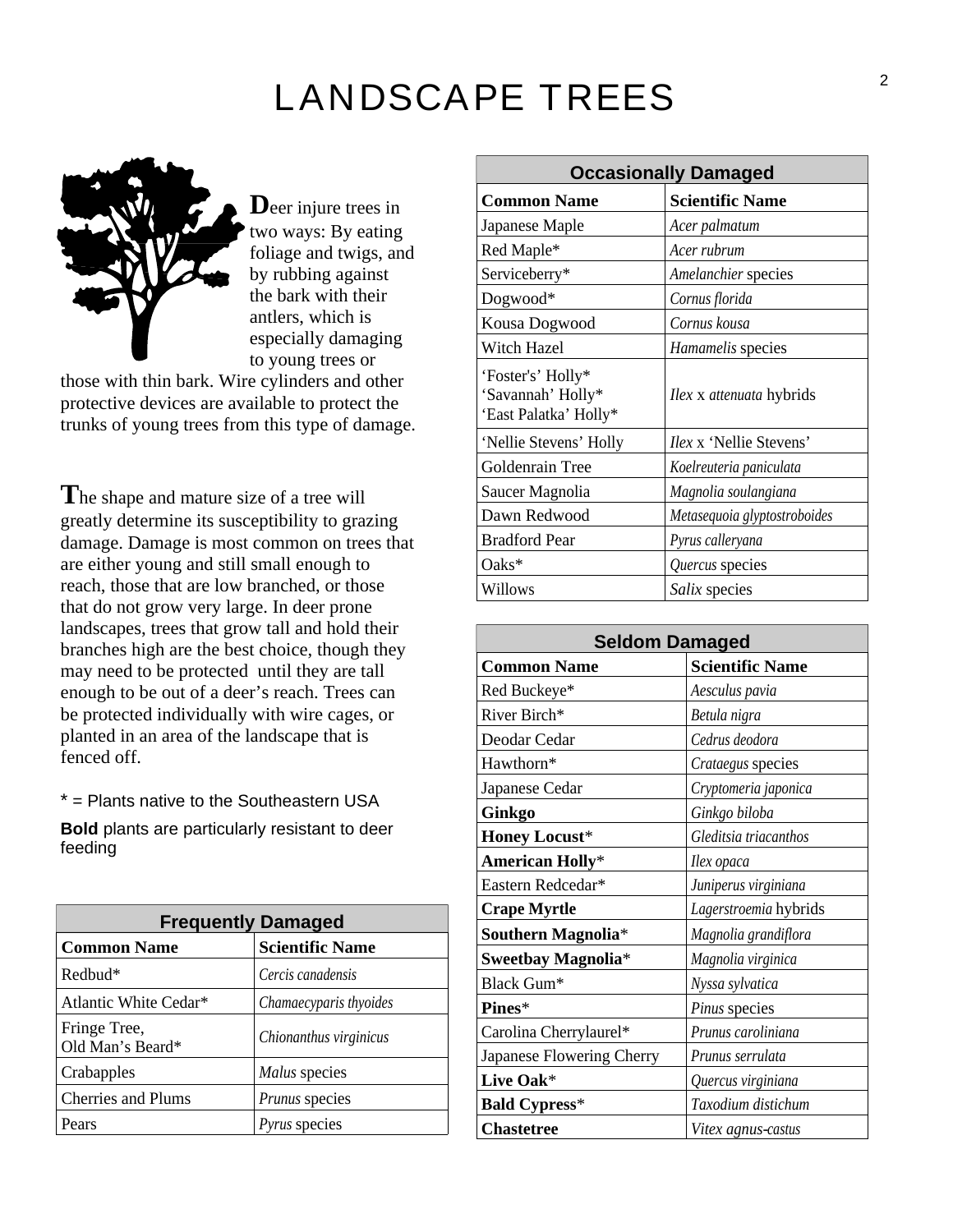# EVERGREEN SHRUBS<sup>3</sup>

|                             | <b>Seldom Damaged</b>                         |                    | <b>Occasionally Damaged</b>                                                                             |  |
|-----------------------------|-----------------------------------------------|--------------------|---------------------------------------------------------------------------------------------------------|--|
| <b>Common Name</b>          | <b>Scientific Name</b>                        | <b>Common Name</b> | <b>Scientific Name</b>                                                                                  |  |
| Abelia                      | Abelia x grandiflora                          | Camellias          | Camellia species and varieties                                                                          |  |
| <b>Century Plant</b>        | Agave americana                               | Rose of Sharon     | Hibiscus syriacus                                                                                       |  |
| Wintergreen                 | Berberis julianae                             | Japanese Holly     | Ilex crenata                                                                                            |  |
| <b>Barberry</b>             |                                               | Mahonia            | Mahonia bealei                                                                                          |  |
| Japanese Boxwood            | Buxus microphylla                             | Viburnum           | Viburnum species and varieties                                                                          |  |
| <b>Bottlebrush</b>          | Callistemon rigidus                           |                    |                                                                                                         |  |
| <b>Plum Yew</b>             | Cephalotaxus harringtonia                     |                    | <b>Frequently Damaged</b>                                                                               |  |
| Summersweet,<br>Pepperbush* | Clethra alnifolia                             | <b>Common Name</b> | <b>Scientific Name</b>                                                                                  |  |
| <b>Eleagnus</b>             | Eleagnus pungens                              | Japanese Euonymous | Euonymous japonicus                                                                                     |  |
| Loquat                      | Eriobotrya japonica                           | Wintercreeper      | Euonymous fortunei                                                                                      |  |
| <b>Pineapple Guava</b>      | Acca sellowiana                               | Fatsia<br>Aucuba   | Fatsia japonica<br>Aucuba japonica                                                                      |  |
| Gardenia                    | Gardenia jasminoides                          | Indian Hawthorn    | Raphiolepis species and varieties                                                                       |  |
| <b>Chinese Holly</b>        | Ilex cornuta                                  | Pittosporum        | Pittosporum tobira                                                                                      |  |
| Inkberry                    | Ilex glabra                                   | Azaleas            | Rhododendron species and varieties                                                                      |  |
| Yaupon                      | Ilex vomitoria                                | Arborvitae         | Thuja occidentalis                                                                                      |  |
| <b>Anise Shrub</b>          | <b>Illicium</b> species                       |                    |                                                                                                         |  |
| <b>Chinese Juniper</b>      | Juniperus chinensis                           |                    | <b>PALMS</b>                                                                                            |  |
| Kerria                      | Kerria japonica                               |                    |                                                                                                         |  |
| Leucothoe                   | Leucothoe species                             |                    | As a group, palms are very resistant to deer feed-<br>ing. The following palms are hardy in New Hanover |  |
| Japanese Privet             | Ligustrum japonicum                           |                    | County and make interesting landscape additions.                                                        |  |
| Loropetalum                 | Loropetalum chinensis                         |                    | <b>TRUNK FORMING PALMS</b>                                                                              |  |
| Banana Shrub                | Michelia fuscata                              |                    | $-100$<br>Windmill Palm, Trachycarpus fortunei                                                          |  |
| <b>Wax Myrtle</b>           | Myrica cerifera                               |                    | Jelly or Pindo Palm, Butia capitata<br>i ty ∗<br>Palmetto or Cabbage Palm*,                             |  |
| Nandina                     | Nandina domestica                             |                    | Sabal palmetto                                                                                          |  |
| <b>Oleander</b>             | Nerium oleander                               |                    | <b>SHRUB FORMING PALMS</b>                                                                              |  |
| Tea Olive                   | Osmanthus fragrans<br>Osmanthus heterophyllus |                    | ノネ<br><b>Dwarf Palmetto*</b> , Sabal minor<br>Needle Palm <sup>*</sup> , Rhapidophyllum hystrix         |  |
| <b>Southern Yew</b>         | Podocarpus macrophyllus                       |                    | Saw Palmetto*, Serenoa repens<br>Mediterranean Fan Palm, Chamaerops humilis                             |  |
| Pyracantha                  | <i>Pyracantha</i> species and varieties       |                    |                                                                                                         |  |
| <b>Rosemary</b>             | Rosmarinus officinalis                        |                    | For more information about growing hardy palms,                                                         |  |
| Sweet Box                   | Sarcococca species                            |                    | consult the <b>Palm Reader</b> , the website of the<br>Southeastern Palm and Exotic Plant Society:      |  |
| Yucca                       | Yucca species                                 |                    | http://www.ces.uga.edu/agriculture/                                                                     |  |

\* = Plants native to the Southeastern USA **Bold** plants are particularly resistant to deer feeding

Camellias *Camellia* species and varieties Mahonia *Mahonia bealei* Viburnum *Viburnum* species and varieties **Common Name Scientific Name** Rose of Sharon *Hibiscus syriacus* Japanese Holly *Ilex crenata* **Seldom Damaged Occasionally Damaged** Viburnum *Viburnum* species and varieties

|                    | <b>Frequently Damaged</b>                |
|--------------------|------------------------------------------|
| <b>Common Name</b> | <b>Scientific Name</b>                   |
|                    | Japanese Euonymous   Euonymous japonicus |
| Wintercreeper      | Euonymous fortunei                       |
| Fatsia             | Fatsia japonica                          |
| Aucuba             | Aucuba japonica                          |
| Indian Hawthorn    | Raphiolepis species and varieties        |
| Pittosporum        | Pittosporum tobira                       |
| Azaleas            | Rhododendron species and varieties       |
| Arborvitae         | Thuja occidentalis                       |

# PALMS

### **TRUNK FORMING PALMS**



*Osmanthus heterophyllus* **Needle Palm**\*, *Rhapidophyllum hystrix* **SHRUB FORMING PALMS Dwarf Palmetto**\*, *Sabal minor* **Saw Palmetto**\*, *Serenoa repens*

<http://www.ces.uga.edu/agriculture/> horticulture/palmeader.html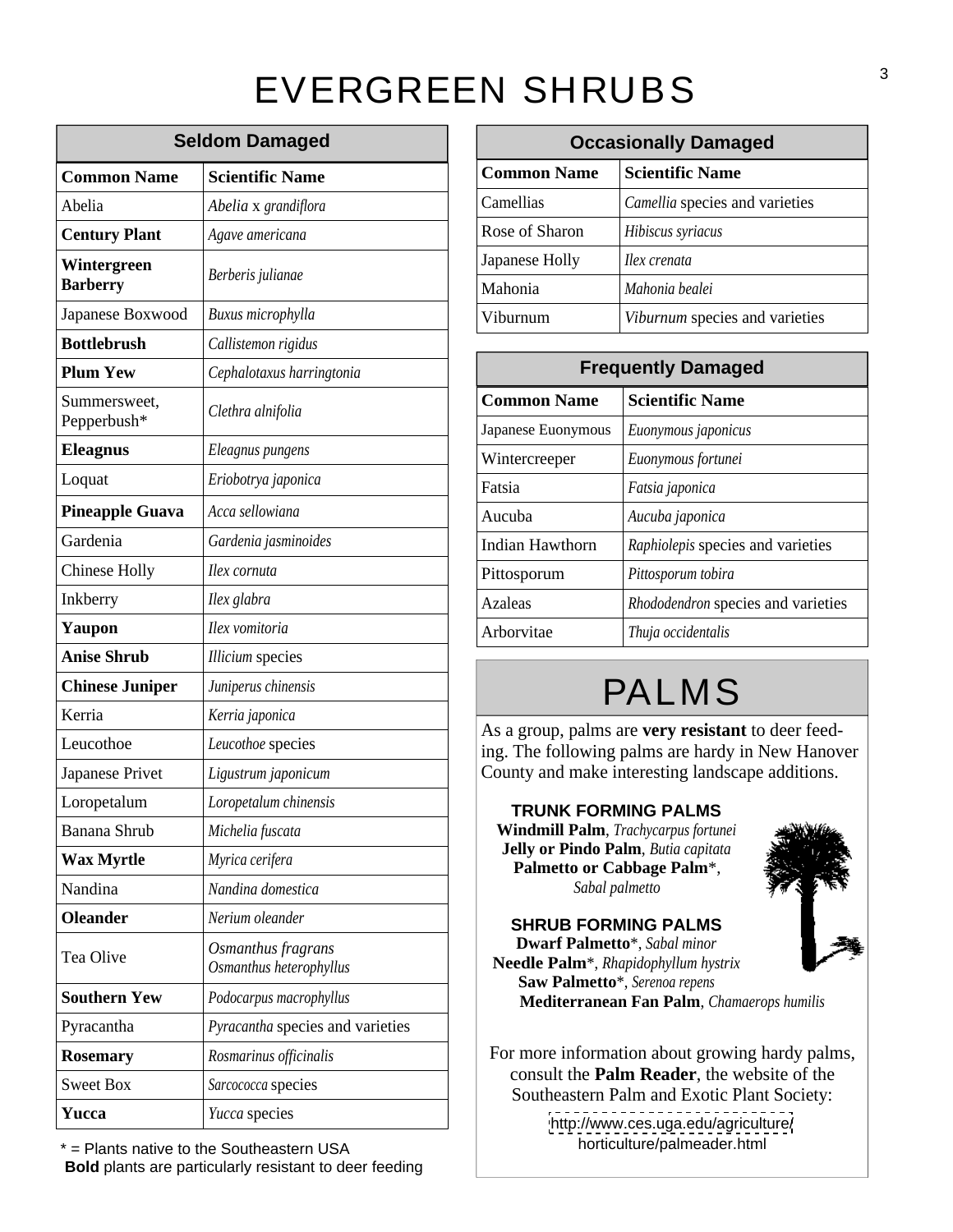# DECIDUOUS SHRUBS

|                     | <b>Frequently Damaged</b>       | <b>ORNAMENTAL</b>                                                  |
|---------------------|---------------------------------|--------------------------------------------------------------------|
| <b>Common Name</b>  | Scientific Name                 | <b>GRASSES</b>                                                     |
| <b>Burning Bush</b> | Euonymous alata                 |                                                                    |
| Roses               | <i>Rosa</i> species and hybrids |                                                                    |
| Blueberries*        | <i>Vaccinium</i> species        | $\vert$ In general, ornamental grasses are avoided by deer $\vert$ |

|                           | <b>Occasionally Damaged</b>                    |
|---------------------------|------------------------------------------------|
| <b>Common Name</b>        | <b>Scientific Name</b>                         |
| Flowering Quince          | Chaenomeles speciosa                           |
| Smokebush                 | Cotinus coggyria                               |
| Forsythia,<br>Yellowbells | Forsythia x intermedia                         |
| Hydrangea                 | Hydrangea macrophyllus<br>Hydrangea paniculata |
| Virginia Sweetspire*      | Itea virginica                                 |
| Japanese Spirea           | Spiraea x bumalda, Spiraea japonica            |
| Thunberg Spirea           | Spiraea thunbergia                             |
| Viburnum                  | Viburnum species                               |
| Weigela                   | Weigela florida                                |

|                                    | <b>Seldom Damaged</b>                                       | <b>Blue Muhly Grass*</b><br>Muhlenbergia lindheimeri                                                      |
|------------------------------------|-------------------------------------------------------------|-----------------------------------------------------------------------------------------------------------|
| <b>Common Name</b>                 | <b>Scientific Name</b>                                      | Panic Grass*                                                                                              |
| <b>Japanese Barberry</b>           | Berberis thunbergii                                         | Panicum virgatum<br><b>Fountain Grass</b>                                                                 |
| <b>Butterflybush</b>               | Buddleia davidii                                            | Pennisetum alopecuriodes                                                                                  |
| Sweetshrub*                        | Calycanthus floridus                                        | & Pennisetum orientale                                                                                    |
| American Beautyberry*              | Callicarpa americana                                        | <b>Indian Grass*</b><br>Sorghastrum nutans                                                                |
| <b>Blue Mist Shrub</b>             | Caryopteris x clandonensis                                  |                                                                                                           |
| Deutzia                            | Deutzia gracilis                                            | For more information about these and other                                                                |
| Fothergilla*                       | Fothergilla gardenii                                        | ornamental grasses, see the plant list on ornamental                                                      |
| Winter Jasmine                     | Jasminum nudiflorum                                         | grasses, available from the NHC Cooperative<br>Extension office or online at                              |
| <b>Spring Flowering</b><br>Spireas | Spiraea cantoniensis, S. nipponica,<br>Spiraea x vanhouttei | www.gardeningnhc.org                                                                                      |
|                                    |                                                             | $\sim$ 1.1 $\sim$ 1.1<br>$\mathbf{a}$ and $\mathbf{a}$ and $\mathbf{a}$ and $\mathbf{a}$ and $\mathbf{a}$ |

\* = Plants native to the Southeastern USA and many other lists of recommended plants! **Bold** plants are particularly resistant to deer feeding

# GRASSES

**Occasionally Damaged or all property and the contract of the contract of the contract of the contract of the contract of the contract of the contract of the contract of the contract of the contract of the contract of th** and should be considered **highly resistant** to deer grazing. There are lots of different types of additions to the landscape. They provide a nice groundcover. The following ornamental grasses are recommended for area landscapes:

> **Korean Feather Reed Grass Pampas Grass Maiden Grass Pink Muhly Grass**\* **Blue Muhly Grass**\* *Muhlenbergia lindheimeri* **Fountain Grass** *Sorghastrum nutans*



### **[www.gardeningnhc.org](http://www.gardeningnhc.org)**

Click on the plant information link to access this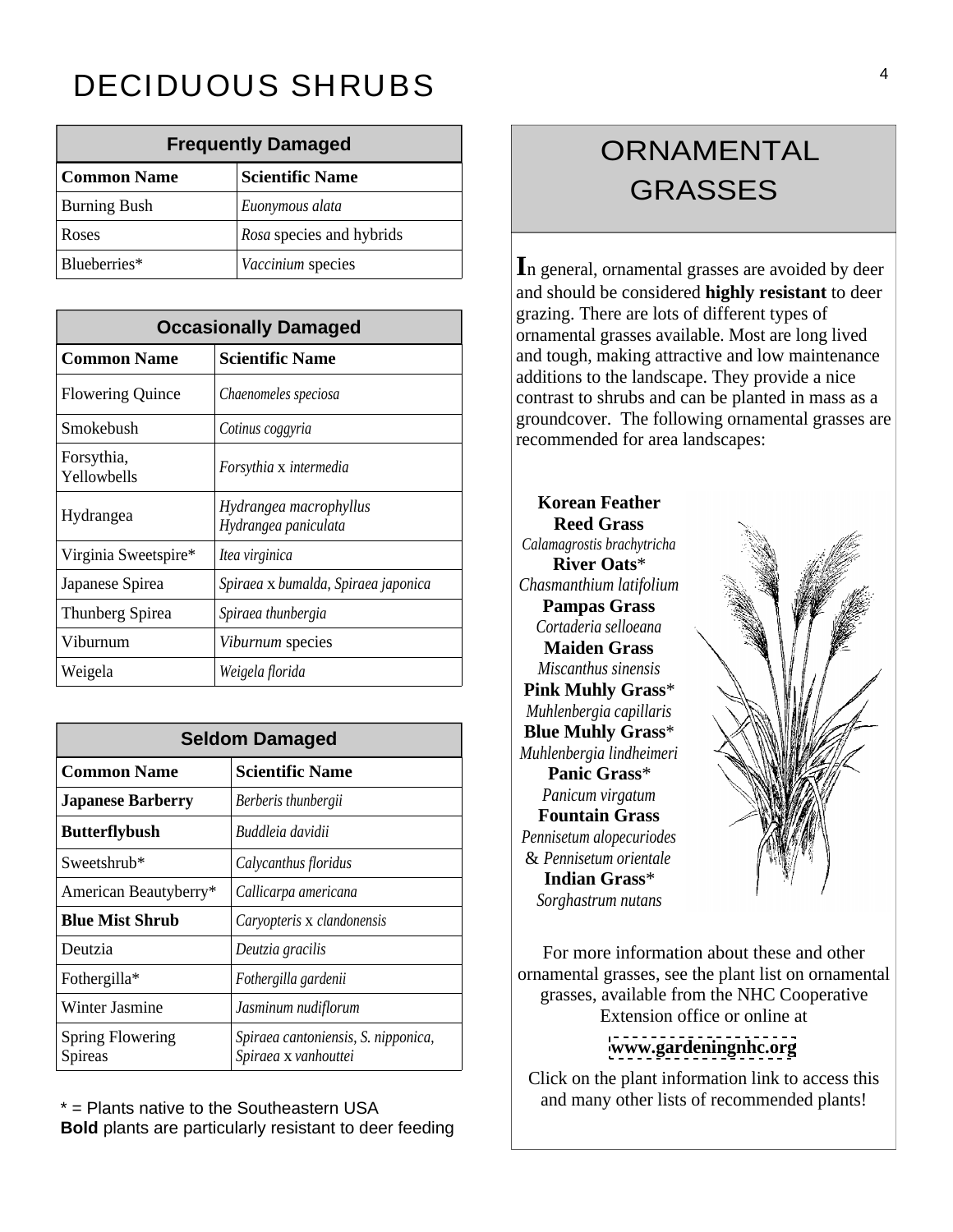# VINES AND GROUNDCOVERS

|                    | <b>Frequently Damaged</b>           | <b>MORE GROUNDCOVER</b><br><b>POSSIBILITIES</b>                       |
|--------------------|-------------------------------------|-----------------------------------------------------------------------|
| <b>Common Name</b> | <b>Scientific Name</b>              |                                                                       |
| Clematis           | <i>Clematis</i> species and hybrids | There are many perennials,<br>ornamental grasses, and low growing     |
| Wintercreeper      | Euonymous fortunei                  | shrubs that make excellent                                            |
| <b>English Ivy</b> | Hedera helix                        | groundcovers when planted in masses.<br>To find out about more plante |

|                                                    | <b>Occasionally Damaged</b> | recommended for doe as<br><b>Report</b><br>groundcovers in New Hanover                          |
|----------------------------------------------------|-----------------------------|-------------------------------------------------------------------------------------------------|
| <b>Common Name</b>                                 | <b>Scientific Name</b>      | County, see the plant list on recommended<br>groundcovers available from the New Hanover County |
| Trumpet Vine*                                      | Campis radicans             | Cooperative Extension office or online at:                                                      |
| Goldflame Honeysuckle <i>Lonicera</i> x heckrottii |                             | www.gardeningnhc.org                                                                            |
| Clumping Liriope                                   | Liriope muscari             | Click on the plant information to link to access many                                           |
| Spreading Liriope                                  | Liriope spicata             | lists of recommended plants!                                                                    |
| Virginia Creeper*                                  | Parthenocissus quinquifolia |                                                                                                 |
| Lady Banks Rose                                    | Rosa banksia                |                                                                                                 |
| Japanese Wisteria                                  | Wisteria floribunda         | FFRNS                                                                                           |

|                          | <b>Seldom Damaged</b>                  | Deer rarely browse fern foliage, making them an                                                                                                                              |
|--------------------------|----------------------------------------|------------------------------------------------------------------------------------------------------------------------------------------------------------------------------|
| <b>Common Name</b>       | <b>Scientific Name</b>                 | excellent addition to deer ravaged landscapes. Most<br>ferns prefer shade and moist soil and are attractive                                                                  |
| Ajuga, Bugleweed         | Ajuga reptans                          | combined with shrubs and perennials or used as a                                                                                                                             |
| Crossvine*               | Bignonia capreolata                    | groundcover. The following ferns are recommended<br>for use in New Hanover County                                                                                            |
| Climbing Fig             | Ficus pumila                           | landscapes.                                                                                                                                                                  |
| Carolina Jessamine       | Gelsemium sempervirens                 | <b>EVERGREEN FERNS</b>                                                                                                                                                       |
| Junipers                 | Juniperus species                      | Autumn Fern,                                                                                                                                                                 |
| Coral Honeysuckle*       | Lonicera sempervirens                  | Dryopteris erythrosora<br>Christmas Fern*,                                                                                                                                   |
| Patridgeberry*           | Mitchella repens                       | Polystichum acrostichoides                                                                                                                                                   |
| Mondo Grass              | Ophiopogon japonicus                   | Florida Shield Fern*,<br>Dryopteris ludoviciana                                                                                                                              |
| Cherokee Rose            | Rosa laevigata                         | <b>Holly Fern,</b>                                                                                                                                                           |
| <b>Creeping Rosemary</b> | Rosmarinus officinalis<br>'Prostratus' | Cyrtomium falcatum<br><b>Tassel Fern,</b><br>Polystichum polyblepharum                                                                                                       |
| Star Jasmine             | Trachelopsermum asiaticum              | <b>DECIDUOUS FERNS</b>                                                                                                                                                       |
| Confederate Jasmine      | Trachelospermum jasminoides            | Southern Maidenhair Fern*,                                                                                                                                                   |
| Large Leaf Periwinkle    | Vinca major                            | Adiantum capillus-veneris<br>Lady Fern <sup>*</sup> , Athyrium filix-femina                                                                                                  |
| Periwinkle, Vinca        | Vinca minor                            | Japanese Painted Fern, Athyrium nipponicum var. pictum<br>$\mathbf{D}_{\alpha}$ real $\mathbf{E}_{\alpha}$ $\mathbf{E}_{\alpha}$ $\mathbf{E}_{\alpha}$ $\mathbf{E}_{\alpha}$ |

**Bold** plants are particularly deer resistant

### **MORE GROUNDCOVER**  POSSIBILITIES **POSSIBILITIES**

There are many perennials, groundcovers when planted in masses. To find out about more plants recommended for use as groundcovers in New Hanover



### www.gardeningnhc.org **[www.gardeningnhc.org](http://www.gardeningnhc.org)**

# FERNS

### **EVERGREEN FERNS Autumn Fern**,

*Dryopteris erythrosora* **Christmas Fern**\*, *Polystichum acrostichoides* **Florida Shield Fern**\*, *Dryopteris ludoviciana* **Holly Fern**, *Cyrtomium falcatum* **Tassel Fern**, *Polystichum polyblepharum*

## **DECIDUOUS FERNS**

 $*$  Plants native to the Southeastern USA  $\begin{array}{c} \textbf{Cinnamon Fern}^*, \textit{Osmunda cinnamomea} \\ \textbf{Cernhamon Fern}^*, \textit{Osmunda cinnamomea} \end{array}$ **Southern Maidenhair Fern**\*, *Adiantum capillus-veneris* **Japanese Painted Fern**, *Athyrium nipponicum* var. *pictum* **Royal Fern**\*, *Osmunda regalis* **Cinnamon Fern**\*, *Osmunda cinnamomea* **Southern Shield Fern**\*, *Thelypteris kunthii*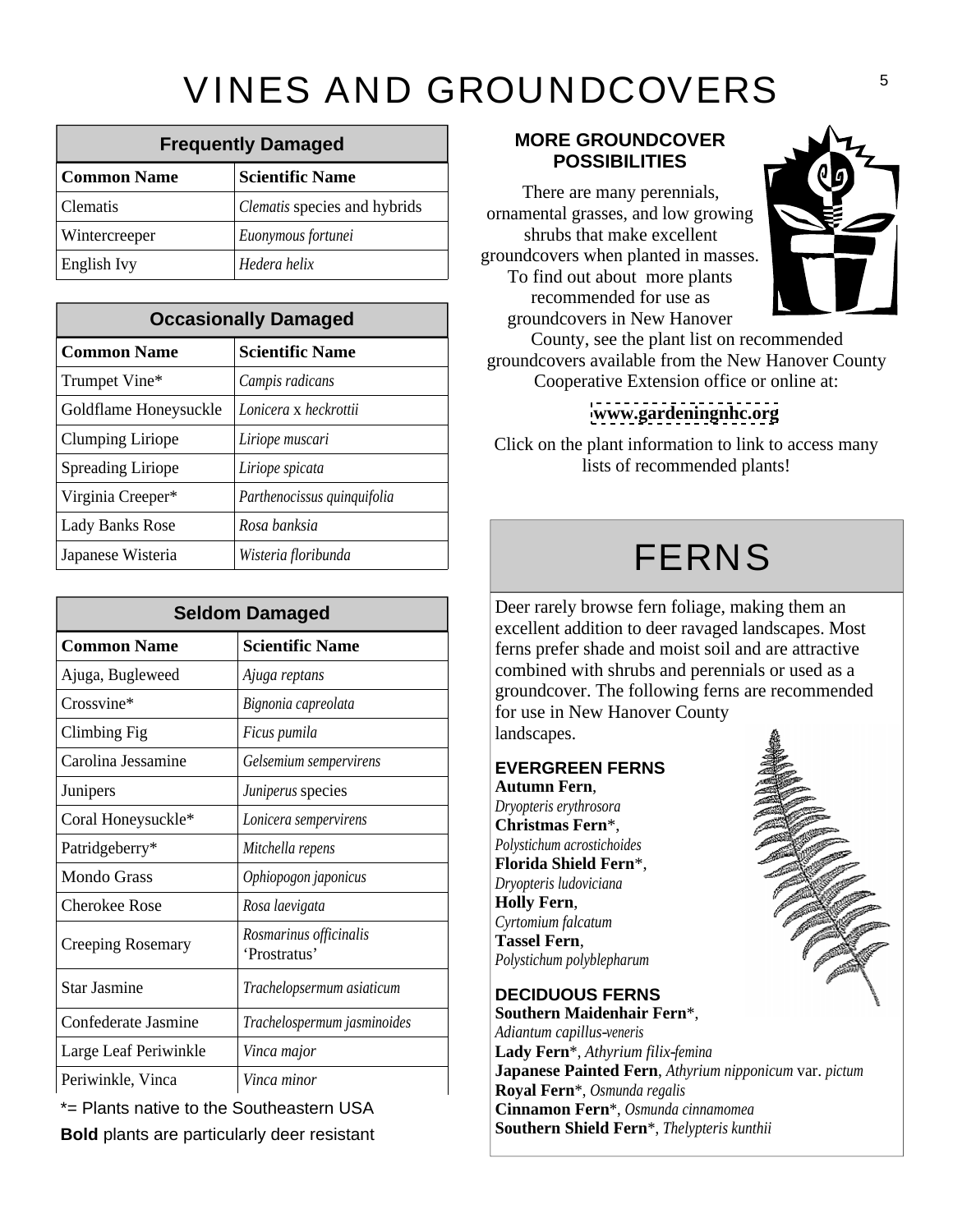# PERENNIALS

| <b>Frequently Damaged</b> |                                  |
|---------------------------|----------------------------------|
| <b>Common Name</b>        | <b>Scientific Name</b>           |
| Daylilies                 | Hemerocallis species and hybrids |
| Hosta                     | Hosta species and varieties      |

|                             | <b>Occasionally Damaged</b>     | 'Powis Castle'         | Artemisia x 'Powis Castle'     |
|-----------------------------|---------------------------------|------------------------|--------------------------------|
| <b>Common Name</b>          | <b>Scientific Name</b>          | Artemisia              |                                |
| Shasta Daisy                | Chrysanthemum x superbum        | Butterflyweed*         | Asclepias tuberosa             |
| Hardy Ice Plant             | Delosperma cooperi              | Cast Iron Plant        | Aspidistra elatior             |
| Gerbera Daisy               | Gerbera jamesonii               | <b>False Indigo*</b>   | <b>Baptisia</b> species        |
| Hardy Hibiscus <sup>*</sup> | Hibiscus moscheutos             | <b>Angel's Trumpet</b> | Brugmansia species and hybrids |
| Evergreen Candytuft         | Iberis sempervirens             | Leadwort               | Ceratostigma plumbaginoides    |
| Iris                        | <i>Iris</i> species and hybrids | Green and Gold*        | Chrysogonum virginianum        |
| Phlox*                      | Phlox species                   | Coreopsis*             | Coreopsis species and hybrids  |
| Black Eyed Susan*           | Rudbeckia fulgida 'Goldstrum'   | <b>Dianthus</b>        | Dianthus gratianopolitanus     |
| Sedum                       | Sedum species                   | Purple Coneflower*     | <i>Echinacea purpurea</i>      |
| Stoke's Aster*              | Stokesia laevis                 | Joe Pye Weed*          | Eupatorium dubium              |
| Verbena*                    | Verbena canadensis              | Gaura*                 | Gaura lindheimeri              |
| Speedwell, Veronica         | Veronica spicata                | <b>Blanket Flower</b>  | Gaillardia x grandiflora       |
|                             |                                 |                        | - - - -                        |

# **HERBS AS ORNAMENTALS**

|                                                                | <b>Frequently Damaged</b>                                                                                                 |                           | <b>Seldom Damaged</b>                                |
|----------------------------------------------------------------|---------------------------------------------------------------------------------------------------------------------------|---------------------------|------------------------------------------------------|
| <b>Common Name</b>                                             | <b>Scientific Name</b>                                                                                                    | <b>Common Name</b>        | <b>Scientific Name</b>                               |
| Daylilies                                                      | Hemerocallis species and hybrids                                                                                          | Yarrow                    | Achillea species and hybrids                         |
| Hosta                                                          | <i>Hosta</i> species and varieties                                                                                        | Blue Star*                | Amsonia species                                      |
|                                                                |                                                                                                                           | Columbine                 | Aquilegia species                                    |
|                                                                | <b>Occasionally Damaged</b>                                                                                               | 'Powis Castle'            |                                                      |
| <b>Common Name</b>                                             | <b>Scientific Name</b>                                                                                                    | Artemisia                 | Artemisia x 'Powis Castle'                           |
| <b>Shasta Daisy</b>                                            | Chrysanthemum x superbum                                                                                                  | Butterflyweed*            | Asclepias tuberosa                                   |
|                                                                |                                                                                                                           | Cast Iron Plant           | Aspidistra elatior                                   |
| Hardy Ice Plant                                                | Delosperma cooperi                                                                                                        | <b>False Indigo*</b>      | Baptisia species                                     |
| Gerbera Daisy                                                  | Gerbera jamesonii                                                                                                         | <b>Angel's Trumpet</b>    | <i>Brugmansia</i> species and hybrids                |
| Hardy Hibiscus*                                                | Hibiscus moscheutos                                                                                                       |                           |                                                      |
| Evergreen Candytuft   Iberis sempervirens                      |                                                                                                                           | Leadwort                  | Ceratostigma plumbaginoides                          |
| lrıs.                                                          | <i>Iris</i> species and hybrids                                                                                           | Green and Gold*           | Chrysogonum virginianum                              |
| Phlox*                                                         | Phlox species                                                                                                             | Coreopsis*                | Coreopsis species and hybrids                        |
| <b>Black Eyed Susan*</b>                                       | Rudbeckia fulgida 'Goldstrum'                                                                                             | <b>Dianthus</b>           | Dianthus gratianopolitanus                           |
| Sedum                                                          | Sedum species                                                                                                             | Purple Coneflower*        | Echinacea purpurea                                   |
| Stoke's Aster*                                                 | Stokesia laevis                                                                                                           | Joe Pye Weed*             | Eupatorium dubium                                    |
| Verbena*                                                       | Verbena canadensis                                                                                                        | Gaura*                    | Gaura lindheimeri                                    |
| Speedwell, Veronica                                            | Veronica spicata                                                                                                          | <b>Blanket Flower</b>     | Gaillardia x grandiflora                             |
|                                                                |                                                                                                                           | <b>Lenten Rose</b>        | Helleborus orientalis                                |
|                                                                |                                                                                                                           | Coralbells, Alumroot*     | Heuchera species and hybrids                         |
|                                                                | <b>HERBS AS ORNAMENTALS</b>                                                                                               | <b>Red Hot Poker</b>      | Kniphofia species                                    |
|                                                                | Deer tend to avoid plants with strong fragrances, which<br>makes many herbs great choices for deer prone land-            | Lantana                   | Lantana species                                      |
|                                                                | scapes. In general, herbs grow best in full sun and well                                                                  | <b>Sleeping Hibsicus*</b> | Malvaviscus drummondii                               |
| in the landscape and grow well in                              | drained soils. The following perennial herbs are attractive                                                               |                           |                                                      |
| New Hanover County.                                            |                                                                                                                           | Bee Balm*                 | Monarda didyma                                       |
| Thyme, Thymus species                                          | $\mathcal{L}$                                                                                                             | <b>Catmint</b>            | Nepeta species and hybrids                           |
| Fennel, Foeniculum vulgare                                     |                                                                                                                           | <b>Russian Sage</b>       | <i>Perovskia</i> hybrids and varieties               |
| Sage, Salvia officianalis<br>Chives, Allium schoenoprasum      | RYO                                                                                                                       | Mexican Petunia           | Ruellia brittoniana                                  |
| Oregano, Oreganum species                                      |                                                                                                                           | <b>Texas Sage*</b>        | Salvia greggii                                       |
| Mint Marigold, Tagetes lucida                                  | VBA                                                                                                                       | <b>Anise Sage</b>         | Salvia guaranitica                                   |
| Tansy, Tanacetum vulgare<br>Anise Hyssop, Agastache foeniculum |                                                                                                                           | <b>Mexican Bush Sage</b>  | Salvia leucantha                                     |
| Southernwood, Artemisia abrotanum                              |                                                                                                                           | Purple Heart              | Setcreasia purpurea                                  |
| Mexican Oregano, Poliomentha longiflora                        |                                                                                                                           |                           | 'Fireworks' Goldenrod*   Solidago rugosa 'Fireworks' |
|                                                                | French or Spanish Lavender, Lavandula stoechas<br>Lavender Cotton, Santolina chamaecyparissus and S. virens               | Lamb's Ear                | Stachys byzantina                                    |
|                                                                |                                                                                                                           | <b>Society Garlic</b>     | Tuhlbughia violacea                                  |
|                                                                | Also, annual herbs such as <b>basil</b> , parsley, and perilla<br>make great additions to containers or bedding displays! | <b>Prickly Pear</b> *     |                                                      |
|                                                                |                                                                                                                           |                           | Opuntia species                                      |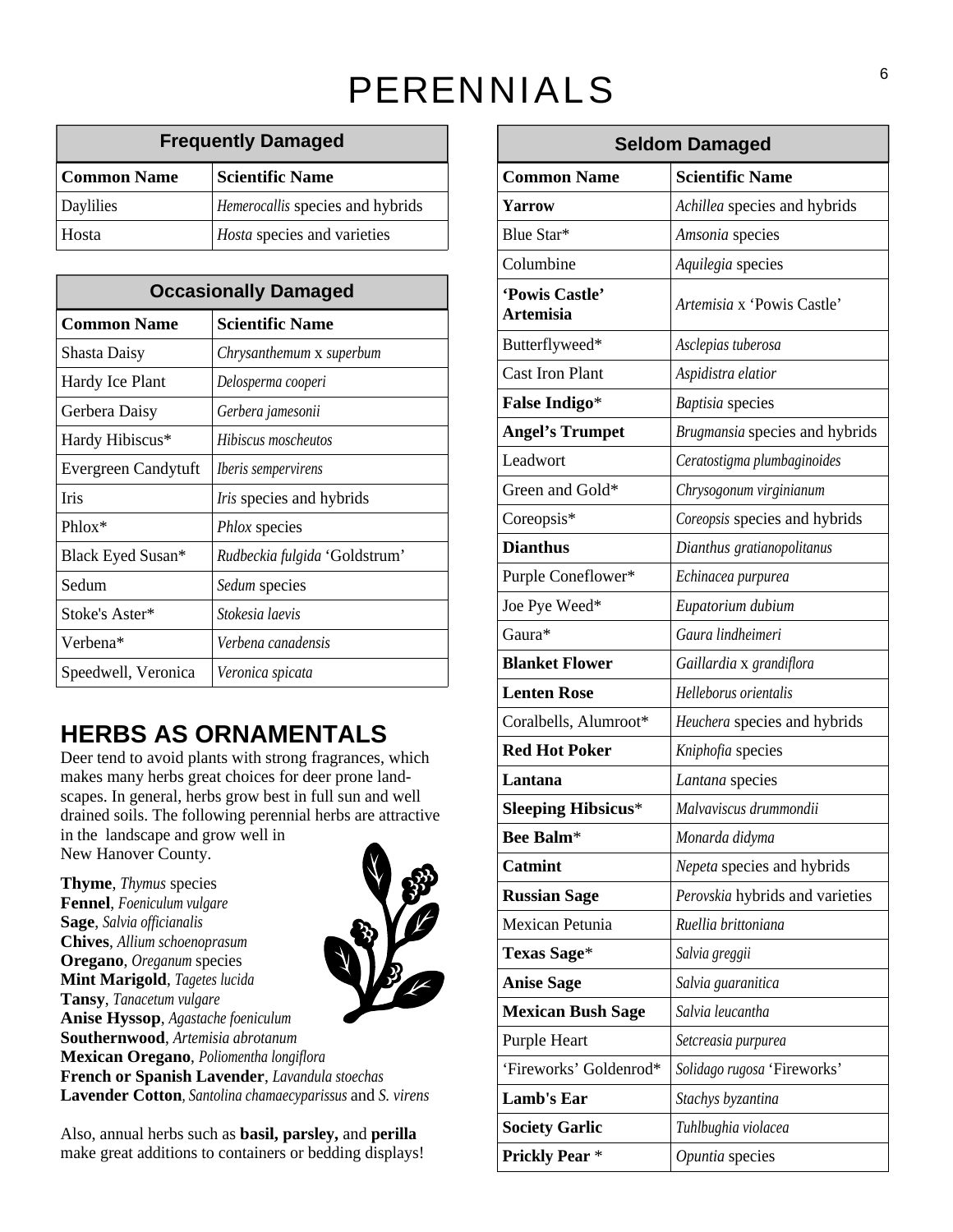|                     | <b>Frequently Damaged</b> |
|---------------------|---------------------------|
| Common Name         | <b>Scientific Name</b>    |
| Celosia             | Celosia argentea          |
| Impatiens           | Impatiens species         |
| <b>Sweet Potato</b> | Ipomoea batatas           |
| Johnny Jump Ups     | Viola tricolor            |
| Pansies             | Viola x wittrockiana      |

|                          | <b>Occasionally Damaged</b> | you entire yard can be very expensive, while constantly reap-<br>plying repellents soon becomes a time consuming task.           |
|--------------------------|-----------------------------|----------------------------------------------------------------------------------------------------------------------------------|
| <b>Common Name</b>       | Scientific Name             | One approach creative gardeners have borrowed from the                                                                           |
| Flowering Kale           | Brasscia oleacea            | xeriscape concept is to divide the landscape into <b>zones</b> . Deer                                                            |
| Sunflowers               | Helianthus annuus           | prone plants are only planted in areas <b>closest</b> to the house,<br>that are easiest to manage intensely. This zone is either |
| Moss Rose, Purslane      | <i>Portulaca</i> species    | protected from deer by fencing or regular application of                                                                         |
| <b>Mexican Sunflower</b> | Tithonia rotundifolia       | repellents. In the area fartherest away from the house only<br>highly deer resistant plants are used. In the mid-zone, or        |

|                           | <b>Seldom Damaged</b>       | understanding that they may receive occasional damage. |
|---------------------------|-----------------------------|--------------------------------------------------------|
| <b>Common Name</b>        | <b>Scientific Name</b>      |                                                        |
| Ageratum                  | Ageratum houstonianum       |                                                        |
| Snapdragons               | Antirrhinum majus           |                                                        |
| Begonia                   | Begonia semperflorens       |                                                        |
| <b>Ornamental Peppers</b> | Capsicum species            |                                                        |
| Cleome                    | Cleome hassleriana          |                                                        |
| Coleus                    | Solenostemon scutellariodes |                                                        |
| Cosmos                    | Cosmos bipinnatus           |                                                        |
| Polka Dot Plant           | Hypoestes phyllostachya     |                                                        |
| Melampodium               | Melampodium padulosum       |                                                        |
| Pentas                    | Pentas lanceolata           |                                                        |
| Mexican Oregano           | Plectranthus species        |                                                        |
| Mealycup Sage             | Salvia farinacea            |                                                        |
| Marigold                  | Tagetes species             |                                                        |
| <b>Curry Plant</b>        | Helichrysum angustifolium   |                                                        |
| Vinca                     | Catharanthus roseus         |                                                        |
| Dusty Miller              | Senecio cineraria           |                                                        |
| Zinnias                   | <b>Zinnia</b> species       |                                                        |
| Petunias                  | Petunia species             |                                                        |



**Occasionally Damaged** you entire yard can be very expensive, while constantly reap-Pansies *Viola* x *wittrockiana* happens if you have deer problems and one of your 'can't live Johnny Jump Ups *Viola tricolor* **and** *Viola tricolor* what. Maybe it was one of your mother's favorites or something that reminds you of a special occasion in your life. What without it' plants happens to be a deer favorite? Fencing off plying repellents soon becomes a time consuming task.

**Seldom Damaged understanding that they may receive occasional damage.** Flowering Kale *Brasscia oleacea* xeriscape concept is to divide the landscape into **zones**. Deer Sunflowers<br> *Helianthus annuus*<br>
that are easiest to manage intensely. This zone is either Moss Rose, Purslane *Portulaca* species and protected from deer by fencing or regular application of Mexican Sunflower *Tithonia rotundifolia* **highly deer resistant plants** are used. In the mid-zone, or One approach creative gardeners have borrowed from the prone plants are only planted in areas **closest** to the house, repellents. In the area fartherest away from the house only area between, less resistant plants can be used with the

# BULBS

## **Frequently Damaged**

### **Occasionally Damaged Occasionally Damaged**

## **Seldom Damaged**